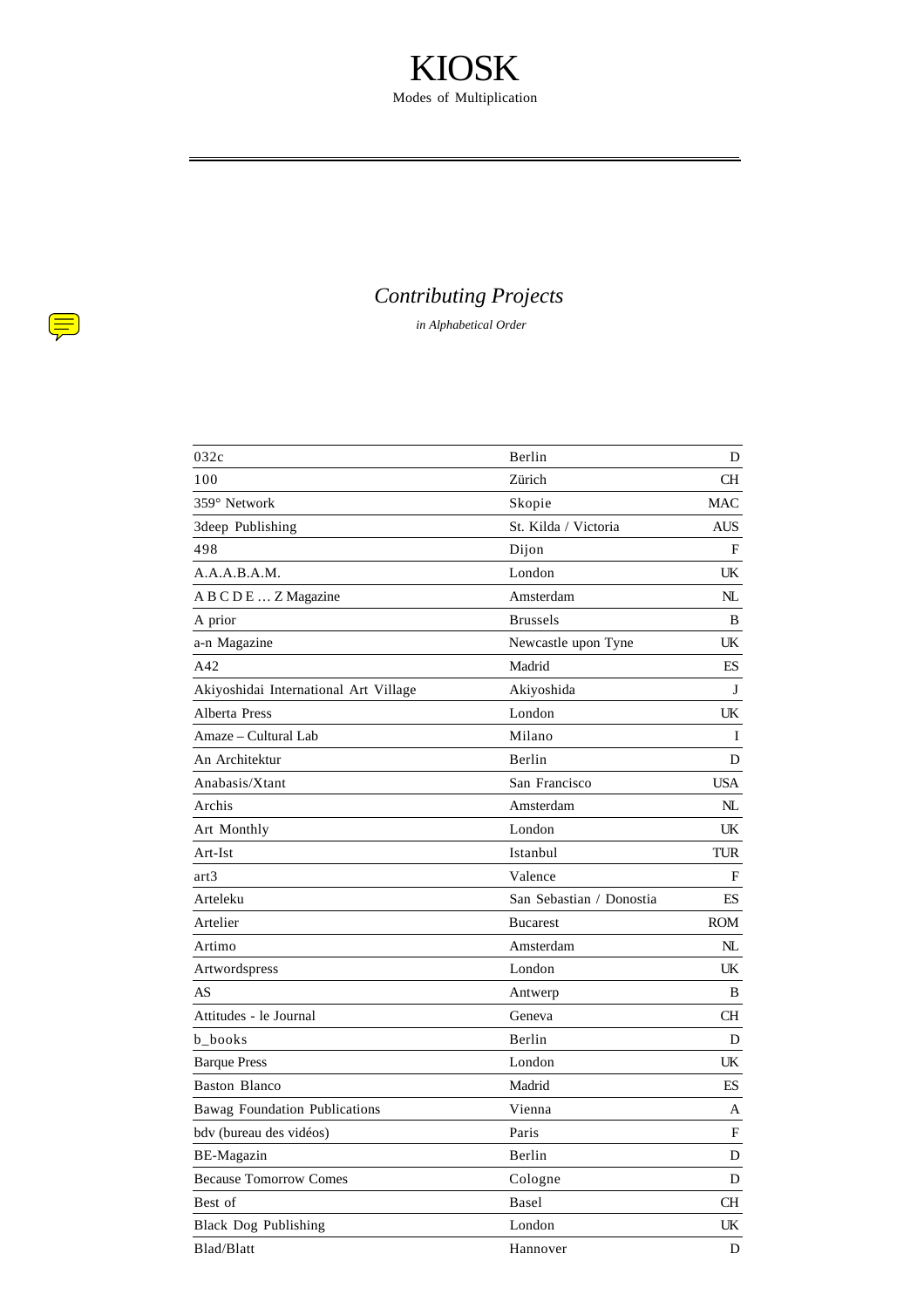### *Contributing Projects*

| Bluemark                                            | Tokyo            | J          |
|-----------------------------------------------------|------------------|------------|
| <b>Blumenbar Verlag</b>                             | München          | D          |
| Boileau & Narcejac                                  | Frankfurt        | D          |
| Boiler                                              | Milan            | I          |
| Bone Response                                       | Hamburg          | D          |
| <b>Book Works</b>                                   | London           | UK         |
| Bootleg                                             | Paris            | F          |
| Borbonesa Publishing                                | <b>Brighton</b>  | UK         |
| Bottrop Boy                                         | Kleve            | D          |
| BQ                                                  | Cologne          | D          |
| The Breeder                                         | Athens           | <b>GR</b>  |
| Brotherslasher                                      | Cologne          | D          |
| Galerie Daniel Buchholz                             | Cologne          | D          |
| Butt                                                | Amsterdam        | D          |
| c magazine                                          | Toronto          | CAN        |
| Cabinet Magazine                                    | New York         | <b>USA</b> |
| Cahier d'Activité                                   | Vancouver        | <b>CAN</b> |
| Casco Issues                                        | Utrecht          | $N\!L$     |
| Catalogue                                           | Amsterdam        | NL         |
| CCA Kitakyushu                                      | Tokyo            | J          |
| Centre d'édition                                    | Geneva           | СH         |
| Charley                                             | Dijon / New York | F          |
| <b>Clear Cut Press</b>                              | Astoria          | <b>USA</b> |
| cmy Christoph Merian Verlag                         | Basel            | <b>CH</b>  |
| cneai (Centre national d'edition d'artiste imprimé) | Paris            | F          |
| Compiler                                            | Basel/Zürich     | <b>CH</b>  |
| Confetti                                            | Amsterdam        | NL         |
| Contexts                                            | Dublin           | IRE        |
| Continious Project                                  | New York         | <b>USA</b> |
| Control Magazine                                    | London           | UK         |
| <b>Coracle Press</b>                                | Dublin           | IRE        |
| Cornerhouse Publications                            | Manchester       | UK         |
| Galerie Ascan Crone                                 | Hamburg          | D          |
| Cross                                               |                  |            |
| D (is for Drawing)                                  | Skopje           | <b>MAC</b> |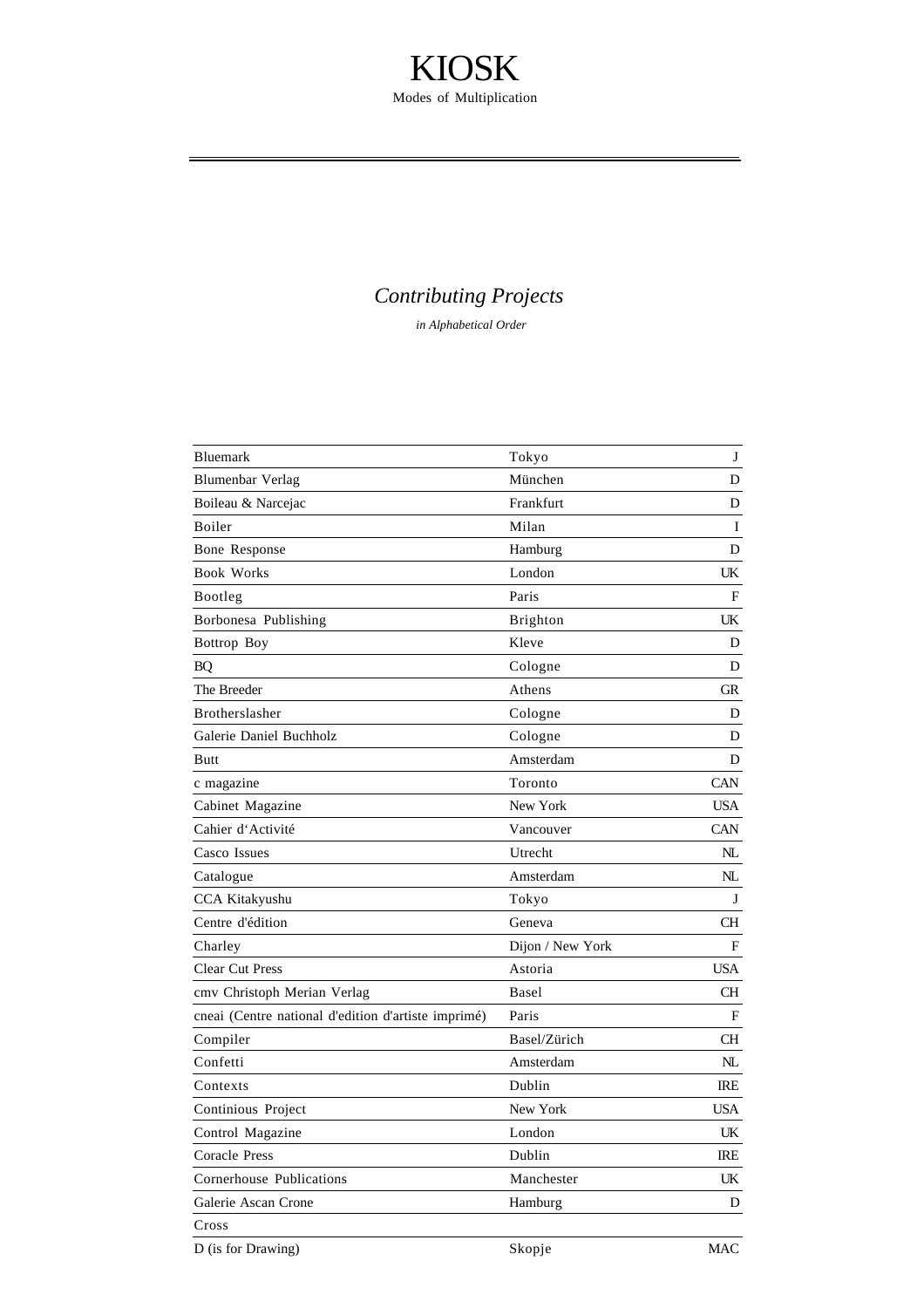### *Contributing Projects*

| Daily Drawing                     | Hamburg                | D           |
|-----------------------------------|------------------------|-------------|
| Daily Soup                        | Regensburg             | D           |
| Les Editions Dazibao              | Montréal               | <b>CAN</b>  |
| De Witte Raaf                     | <b>Brussels</b>        | B           |
| Dia (Art Foundation) Publications | New York               | <b>USA</b>  |
| Diatxt                            | Kyoto                  | J           |
| Dog Hund                          | Zurich                 | СH          |
| Bruno Dorn Verlag                 | Berlin                 | D           |
| Dot Dot Dot                       | Amsterdam              | NL          |
| Drucksache                        | Munich                 | D           |
| <b>Edition Fink</b>               | Zurich                 | CН          |
| <b>Edition Valerio</b>            | London etc.            | UK          |
| Editions Florence Loewy           | Paris                  | F           |
| Ekster                            | Amsterdam              | $N\!L$      |
| <b>Elastic Residence</b>          | London                 | UK          |
| Ellipsis                          | London                 | UK          |
| Emigre Inc.                       | Berkeley               | <b>USA</b>  |
| EN/OF                             | Kleve                  | D           |
| Episode Publishers                | Rotterdam              | NL          |
| Esete                             | San Sebastian / Bilbao | ES          |
| etc. Publications                 | Berlin                 | D           |
| Eventuell                         | Cologne                | D           |
| everything Publications           | London                 | UK          |
| Faction                           | London                 | UK          |
| Factor 44                         | Antwerpen              | B           |
| Fairy Tale                        | Paris                  | F           |
| Fama & Fortune Bulletin           | Vienna                 | Α           |
| Film and Video Umbrella           | London                 | UK          |
| Fine Arts Unternehmen Books       | Zug                    | CН          |
| Finger                            | Frankfurt              | D           |
| Foam                              | Amsterdam              | NL          |
| FOE 156 / Collage Verlag          | Munich                 | D           |
| Fourth Door Review                | London                 | UK          |
| Front                             | Vancouver              | <b>CAN</b>  |
| Fucking Good Art                  | Rotterdam              | $N_{\rm L}$ |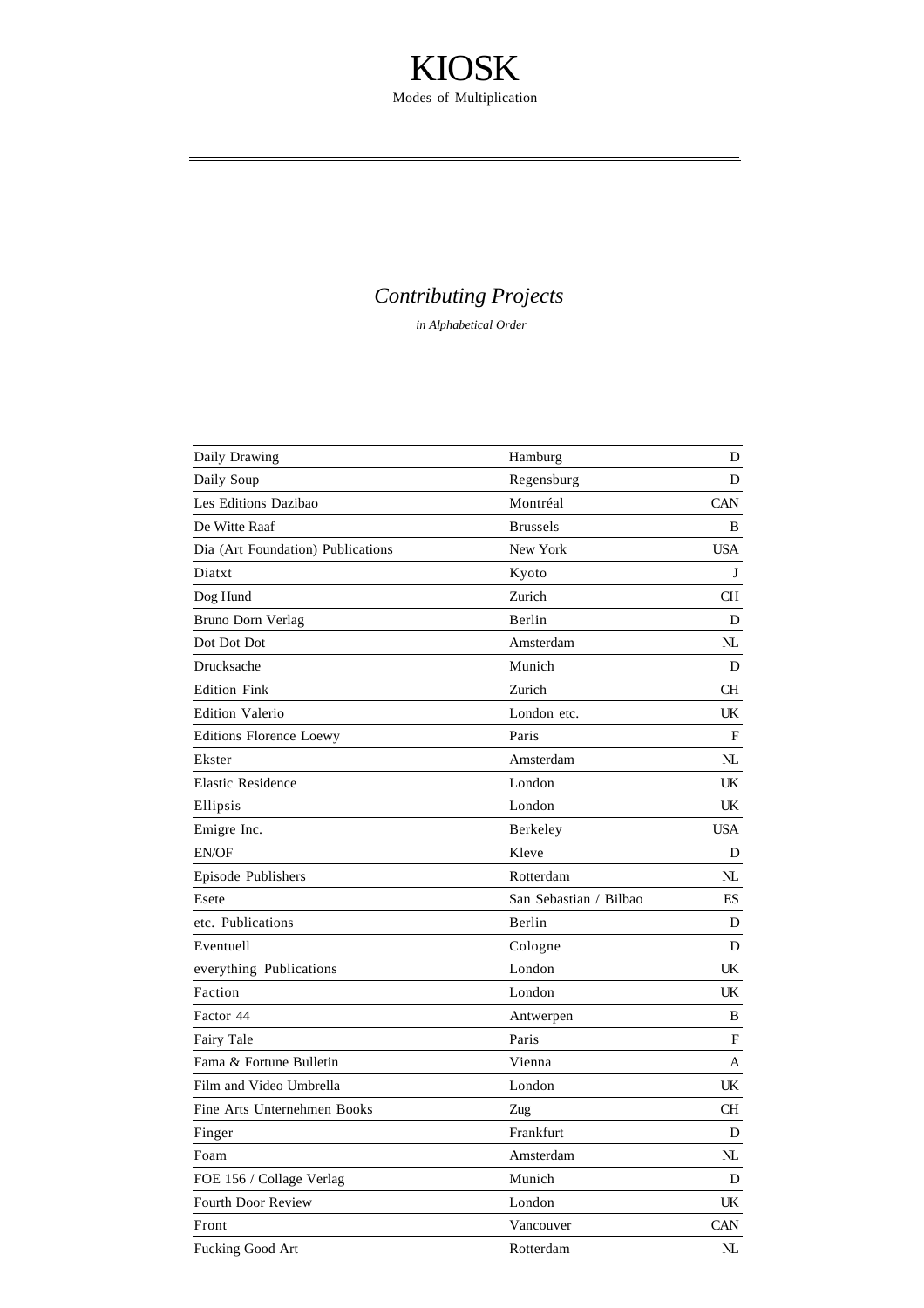### *Contributing Projects*

| G/Blok                       | Amsterdam                    | NL                       |
|------------------------------|------------------------------|--------------------------|
| Die Gabe                     | Leipzig                      | D                        |
| Gagarin                      | Waasmuinster                 | NL                       |
| Galerie für Landschaftskunst | Hamburg                      | D                        |
| Gasworks                     | London                       | UK                       |
| <b>Yves Gevaert</b>          | <b>Brussels</b>              | B                        |
| Guestroom                    | Munich                       | D                        |
| <b>Gutleut Verlag</b>        | Frankfurt am Main            | D                        |
| Herzrasen                    | Karlsruhe                    | D                        |
| High Horse                   | London                       | UK                       |
| Imschoot Uitgevers           | Gent                         | B                        |
| Infection Manifesto          | Düsseldorf                   | D                        |
| Inventory                    | London                       | UK                       |
| Irrégolumadaire              | Paris                        | F                        |
| Iserlohn                     | Cologne / Iserlohn           | D                        |
| Item                         | Rio de Janeiro               | <b>BRA</b>               |
| J&L Books                    | Atlanta                      | USA.                     |
| Jan Book                     | $\gamma$                     | $\overline{\mathcal{L}}$ |
| Jennifer                     | Düsseldorf                   | D                        |
| Journal of Northeast Issues  | Hamburg                      | D                        |
| JRP/Ringier                  | Zurich                       | CН                       |
| Juni                         | Karlsruhe                    | D                        |
| Karen                        | Malmesbury/Wiltshire         | UK                       |
| Kraut                        | Berlin                       | D                        |
| Kutt                         | Amsterdam                    | NL                       |
| KW                           | Berlin                       | D                        |
| Galerie Yvon Lambert         | Paris                        | $\mathbf F$              |
| Le Gun                       | London                       | UK                       |
| La Lettre Volée              | <b>Brussels</b>              | B                        |
| Lukas & Sternberg            | New York & Berlin            | USA/D                    |
| Macht e.V.                   | Hamburg                      | D                        |
| Marmelade                    | $\mathop{\hbox{\rm London}}$ | UK                       |
| Maska                        | Ljubljana                    | <b>SLO</b>               |
| Material Verlag              | Hamburg                      | D                        |
| mcf - Michele Didier         | <b>Brussels</b>              | B                        |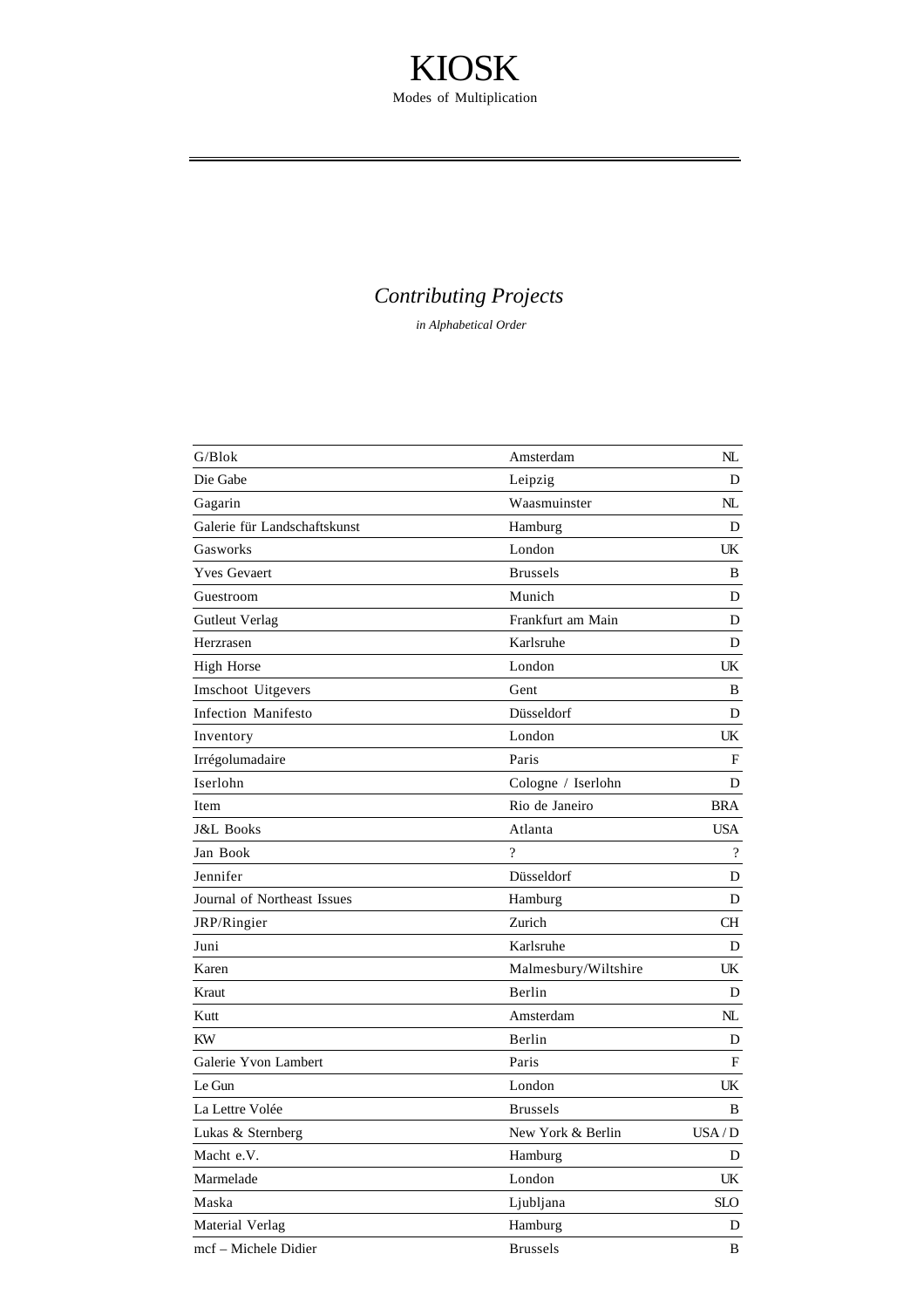### *Contributing Projects*

| Meise                       | Berlin           | D             |
|-----------------------------|------------------|---------------|
| Memory Cage Editions        | Zurich           | CН            |
| Merge                       | Stockholm        | SVE           |
| Metronome                   | London           | UK            |
| Metropolis M                | Utrecht          | NL.           |
| The Miller and McAfee Press | London           | UK            |
| The Mind's Construction     | London           | UK            |
| Miuze                       | Zurich           | CН            |
| Mongolozz                   | Geneva           | CН            |
| Montage                     | Vienna           | A             |
| Morning Star Publications   | Edinburgh        | <b>SCO/UK</b> |
| Newspaper Jan Mot           | <b>Brussels</b>  | B             |
| Multitudes                  | Paris            | F             |
| <b>NAI Publishers</b>       | Rotterdam        | NL            |
| naïv hören+sehen            | Stuttgart        | D             |
| Neid                        | Berlin           | D             |
| Neue Review                 | Berlin           | D             |
| New Meaning                 | Trondheim        | <b>NOR</b>    |
| <b>Nieves</b>               | Zurich           | CН            |
| Noisegate                   | London           | UK            |
| Norm                        | Zurich           | CН            |
| numero                      | Sao Paulo        | <b>BRA</b>    |
| O-ver Magazine              | Bangkok          | THAI          |
| Ohio                        | Cologne          | D             |
| <b>One Star Press</b>       | Paris            | F             |
| Open                        | Amsterdam        | NL            |
| Open Issues                 |                  | NL            |
| Oskar-von-Millern-Straße    | Frankfurt        | D             |
| Pacemaker                   | Paris            | F             |
| Page Sucker                 | Paris            | F             |
| Pages                       | Rotterdam        | $N\!L$        |
| Parachute                   | Montréal         | CAN           |
| Peer                        | London           | UK            |
| Permanent Food              | New York / Dijon | F             |
| <b>Permanent Press</b>      | Berlin           | D             |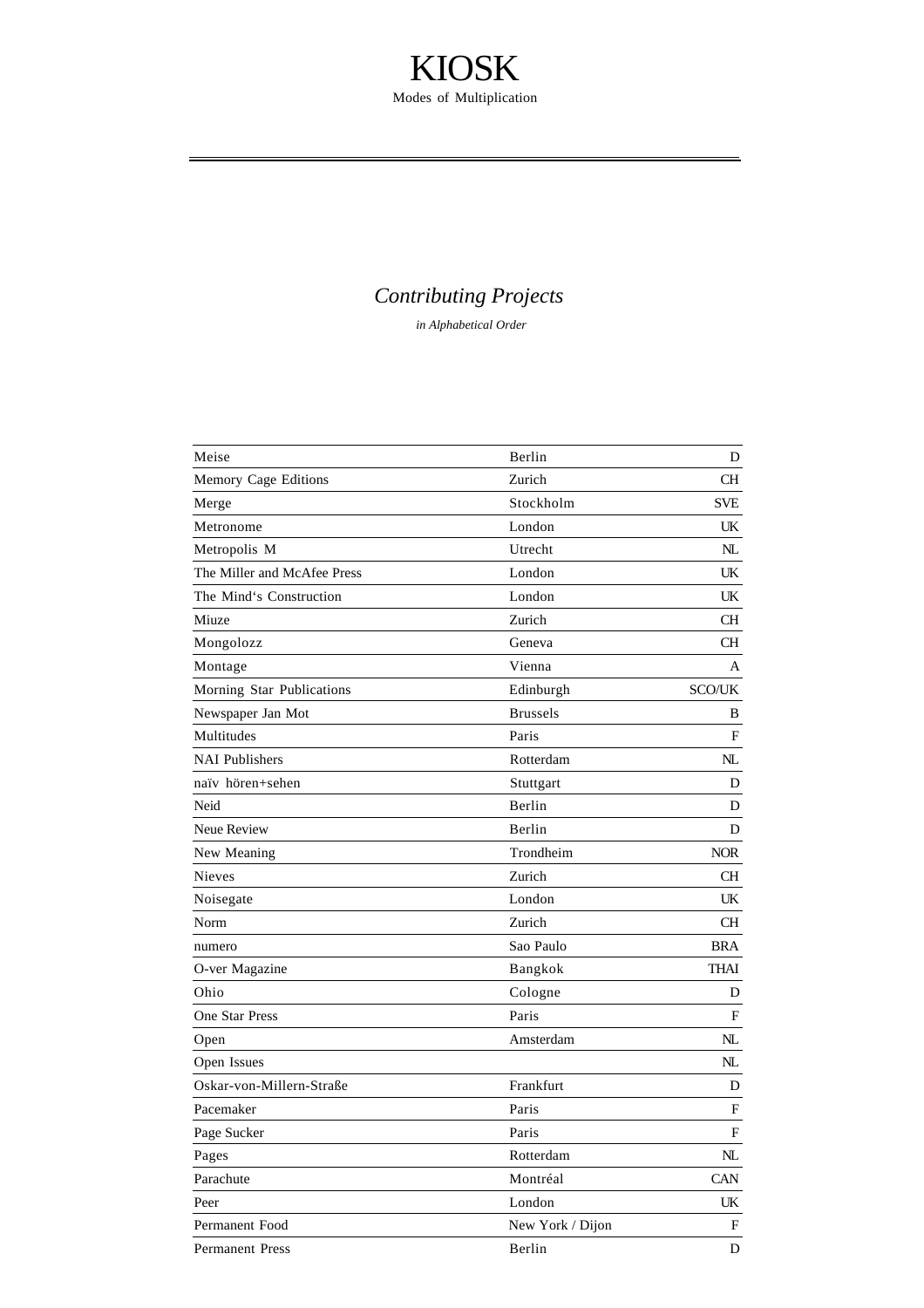### *Contributing Projects*

| Phantombüro                          | Frankfurt am Main | D             |
|--------------------------------------|-------------------|---------------|
| Photoworks                           | London            | UK            |
| Pist Protta                          | Copenhagen        | DK            |
| PlateAudio                           | London            | UK            |
| Platform Projects                    | Edinbrugh         | <b>SCO/UK</b> |
| Pocketbooks                          | Edinburgh         | <b>SCO/UK</b> |
| Pocko Editions                       | London            | UK            |
| Point d'ironie                       | Paris             | F             |
| Popular Geometry                     | New York          | USA           |
| Pork Salad Press                     | Copenhagen        | DK            |
| Portikus                             | Frankfurt am Main | D             |
| Possible Press                       | Berlin            | D             |
| Les Presses du Réel                  | Dijon             | F             |
| Printed Matter                       | New York          | <b>USA</b>    |
| Public Folder                        | Cologne           | D             |
| Purple                               | Paris             | F             |
| Raum für Projektion                  | Cologne           | D             |
| Re-Magazine                          | Amsterdam         | NL            |
| Red Mota                             | Düsseldorf        | D             |
| <b>Redstone Press</b>                | London            | UK            |
| Regina                               | Berlin            | D             |
| report.ch                            | Basel             | CН            |
| Report on the Meaning of the Moment  | Rotterdam         | NL            |
| Revolver - Archiv für aktuelle Kunst | Frankfurt am Main | D             |
| Roma Publications                    | Amsterdam         | NL            |
| Room                                 | Rotterdam         | NL            |
| Salon Verlag                         | Cologne           | D             |
| Sandwich                             | London            | UK            |
| Saturday                             | London            | UK            |
| Schlebrügge Editor                   | Vienna            | А             |
| Martin Schmitz Verlag                | Berlin            | D             |
| Silke Schreiber Verlag               | Munich            | D             |
| Secession                            | Vienna            | A             |
| Seuil Jeunesse                       | Paris             | F             |
| Sexy Machinery                       |                   | F             |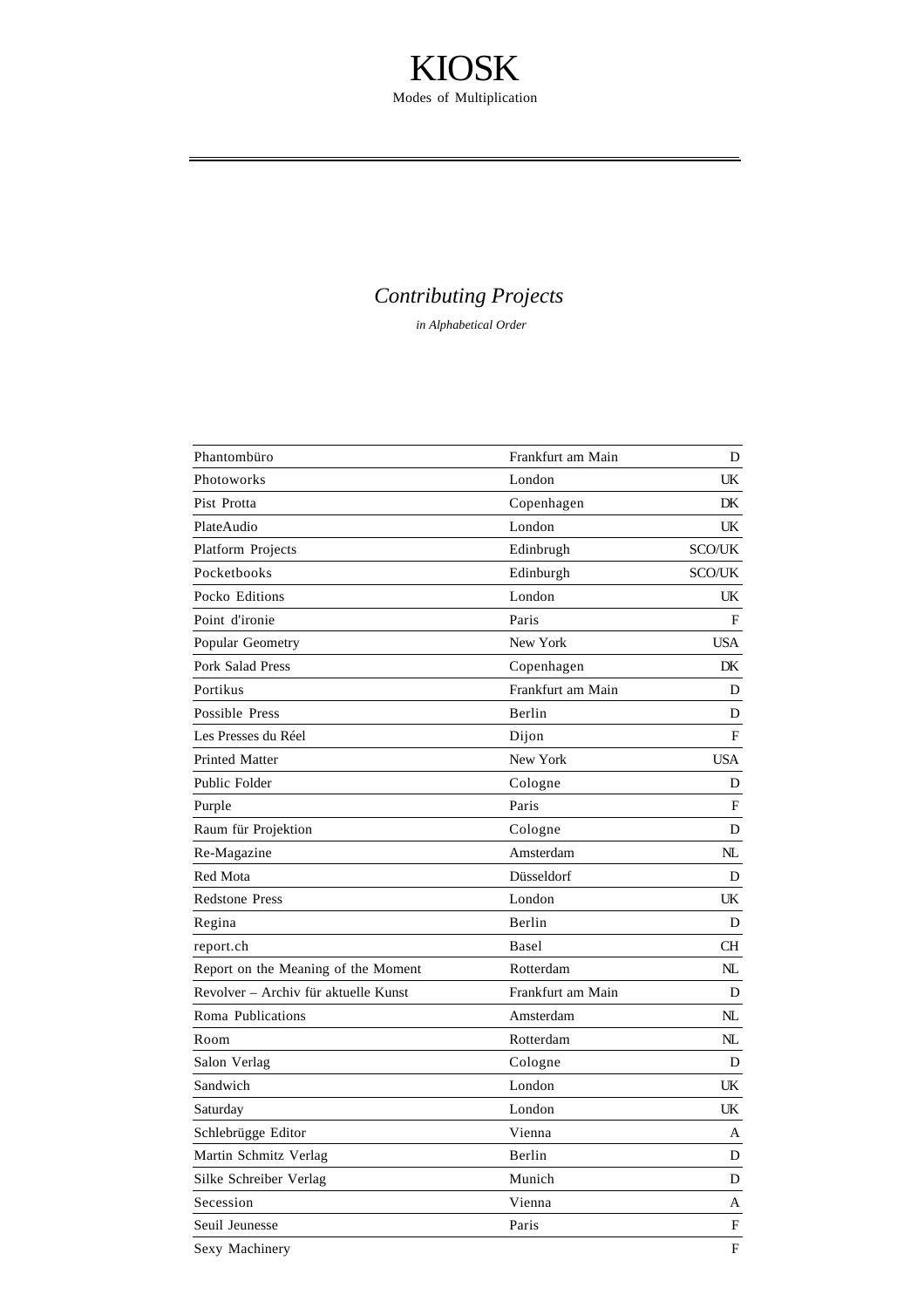### *Contributing Projects*

| Shift!                                | Berlin             | D           |
|---------------------------------------|--------------------|-------------|
| [sic!]                                | Baden-Baden        | D           |
| Silverbridge                          | Montreuil          | F           |
| Site                                  | Düsseldorf         | D           |
| Slimvolume                            | London             | UK.         |
| Josh Smith                            | New York           | <b>USA</b>  |
| Smoke: a London Peculiar              | London             | UK.         |
| Space Poetry                          | Copenhagen         | DK          |
| Spector Cut+Paste                     | Leipzig            | D           |
| Splendid                              | Masstricht         | NL          |
| Starship                              | Berlin             | D           |
| State of the Art                      | Vienna             | А           |
| Statements                            | Cologne / Iserlohn | D           |
| Super Umbau                           | Hamburg            | D           |
| superclub                             | Berlin             | D           |
| supposé                               | Cologne            | D           |
| Tamass                                | Rotterdam          | NL          |
| Textfield                             | Los Angeles        | <b>USA</b>  |
| The Pil & Galia Kollectiv             | London             | UK.         |
| Tigerboy                              | Berlin             | D           |
| <b>ToastINK Press</b>                 | Paris              | F           |
| Toner                                 | Düsseldorf         | D           |
| Tonschacht                            | Cologne            | D           |
| Tourettes                             | Amsterdam          | NL          |
| Trouble                               | Paris              | F           |
| <b>UKS</b> Forum                      | Oslo               | <b>NOR</b>  |
| Untitled Magazine                     | London             | UK.         |
| Useful Photography                    | Amsterdam          | NL          |
| Valdez                                | Bogota             | COL         |
| Valiz                                 | Amsterdam          | $N_{\rm L}$ |
| Variant                               | Glasgow            | SCO/UK      |
| Verbrecher Verlag                     | Berlin             | D           |
| Verlag der Buchhandlung Walther König | Cologne            | D           |
| Verlag für moderne Kunst Nürnberg     | Nürnberg           | D           |
| Version                               | Cluj-Napoca        | <b>ROM</b>  |